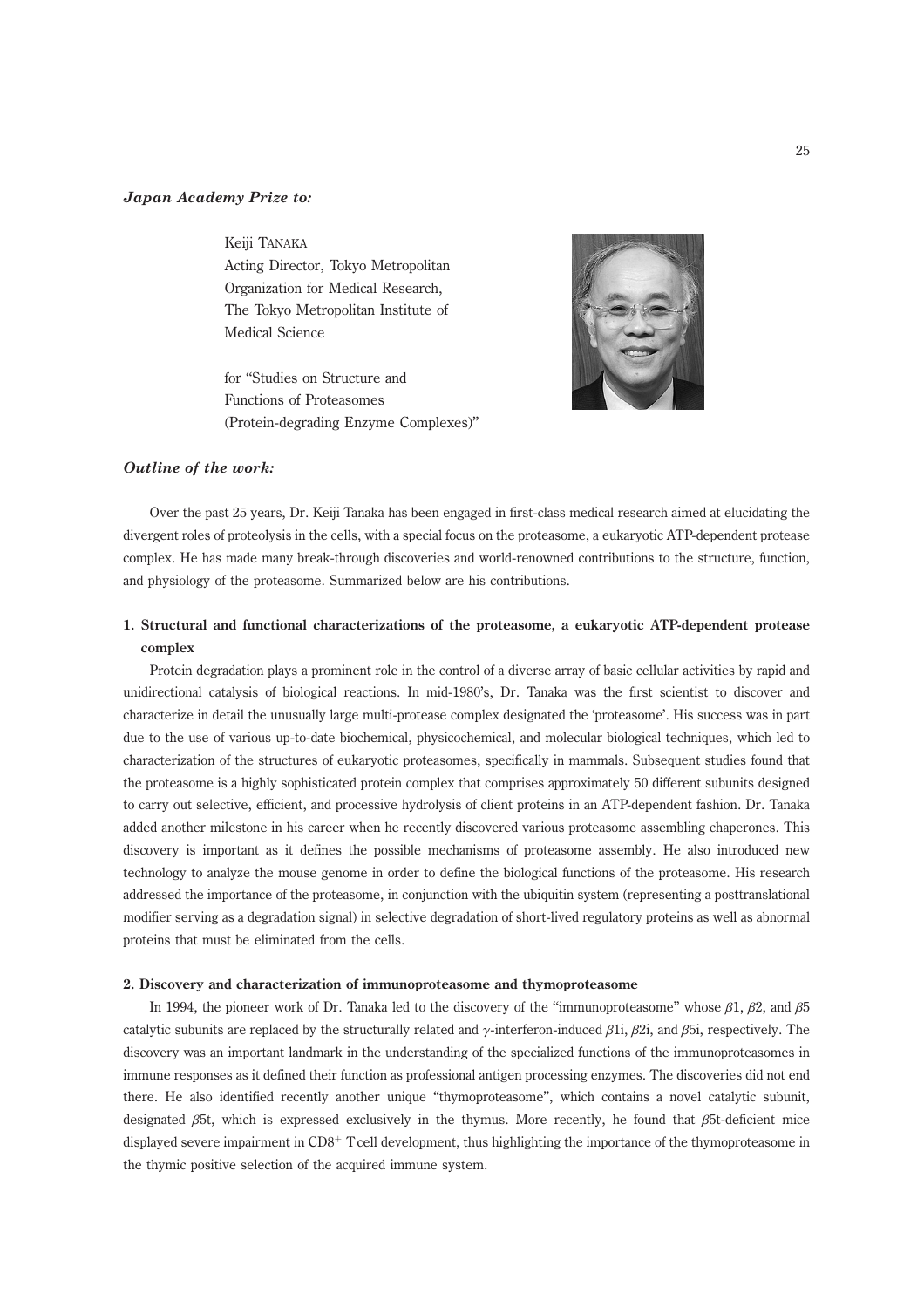#### 3. In depth analysis of the ubiquitin and autophagy systems

On another front, Dr. Tanaka has continued his first-class research work in cell biology and mouse genetics to define the role of familial Parkinson's disease gene product, parkin as a ubiquitin-protein ligase, sugar-recognizing ubiquitin ligase SCF<sup>Fbs1</sup> involved in the endoplasmic reticulum-associated degradation (ERAD) pathway, and autophagy (a self-eating pathway). These studies will contribute to the creation of new bioscientific field and the development of new therapies for many intractable diseases, such as cancers, infectious diseases, and neurodegenerative diseases. The importance of such work can only be appreciated by realizing the ever increasing rates of these conditions in recent years, especially in the elderly.

## References

- Tanaka, K., Waxman, L., and Goldberg, A. L. (1983) ATP serves two distinct roles in protein degradation in reticulocytes. One requiring and one independent of ubiquitin. J. Cell Biol. 96, 1580–1585.
- Tanaka, K., Yoshimura, T., Kumatori, A., Ichihara, A., Ikai, A., Nishigai, M., Kameyama, K., and Takagi, T. (1988) Proteasomes (multi-protease complexes) as 20S ring-shaped particles in a variety of eukaryotic cells. J. Biol. Chem. 263, 16209–16217.
- Fujiwara, T., Tanaka, K., Orino, E., Yoshimura, T., Kumatori, A., Tamura, T., Chung, C. H., Nakai, T., Yamaguchi, K., Shin, S., Kakizuka, A., Nakanishi, S., and Ichihara, A. (1990) Proteasomes are essential for yeast proliferation: cDNA cloning and gene disruption of two major subunits. J. Biol. Chem. 265, 16604–16613.
- Murakami, Y., Matsufuji, S., Kameji, T., Hayashi, S., Igarashi, K., Tamura, T., Tanaka, K., and Ichihara, A. (1992) Ornithine decarboxylase is degraded by the 26S proteasome without ubiquitination. Nature 360, 597–599.
- Akiyama, K., Yokota, K., Kagawa, S., Shimbara, N., Tamura, T., Akioka, A., Nothwang, H. G., Noda, C., Tanaka, K., and Ichihara, A. (1994) cDNA cloning and interferon-γ down-regulation of proteasomal subunits X and Y. Science 265, 1231–1234.
- Coux, O., Tanaka, K., and Goldberg, A. L. (1996) Structure and functions of the 20S and 26S proteasomes. Annu. Rev. Biochem. 65, 801–847.
- Tanaka, K., and Kasahara, M. (1998) The MHC class I ligand generating system: Roles of immunoproteasomes and INF-γ inducible PA28. Immunol. Rev. 163, 161–176.
- Imai, J., Maruya, M., Yashiroda, H., Yahara, I., and Tanaka, K. (2003) The molecular chaperone Hsp90 interacts with 26S proteasomes and regulates their assembly. EMBO J. 22, 3557–3567.
- Mizushima, T., Hirao, T., Yoshida, Y., Lee, S. J., Chiba, T., Iwai, K., Yamaguchi, Y., Kato, K., Tsukihara, T., and Tanaka, K. (2004) Structural basis of sugar-recognizing ubiquitin ligase. Nat. Struct. Mol. Biol. 11, 365–370.
- Hirano, Y., Hendil, K.B., Yashiroda, H., Iemura, S., Nagane, R., Hioki, Y., Natsume, T., Tanaka, K., and Murata, S. (2005) A heterodimeric complex that promotes the assembly of mammalian 20S proteasomes. Nature 437, 1381–1385.
- Komatsu, M., Waguri, S., Chiba, T., Murata, S., Iwata, J., Ueno, T., Koike, M., Uchiyama, Y., Kominami, E., and Tanaka, K. (2006) Loss of autophagy in the central nervous system causes neurodegeneration. Nature 441, 880–884.
- Murata, S., Sasaki, K., Kishimoto, T., Niwa, S., Hayashi, H., Takahama, Y., and Tanaka, K. (2007) Regulation of  $CD8^+$ T cell development by thymus-specific proteasomes. Science 316, 1349–1353.
- Komatsu, M., Waguri, S., Koike, M., Sou, Y., Ueno, T., Hara, T., Mizushima, N., Iwata, J., Ezaki, J., Murata, S., Hamazaki, J., Nishito, Y., Iemura, S., Natsume, N., Yanagawa, T., Uwayama, J., Warabi, E., Yoshida, H., Ishii, T., Kobayashi, A., Yamamoto, M., Yue, Z., Uchiyama, Y., Kominami, E., and Tanaka, K. (2007) Homeostatic levels of p62 control cytoplasmic inclusion body formation in autophagy-deficient mice. Cell 131, 1149–1163.
- Saeki, Y., and Tanaka, K. (2007) Unlocking the proteasome door. Mol. Cell 27, 865–867.

Yashiroda, H., Mizushima, T., Okamoto, K., Kameyama, T., Hayashi, H., Kishimoto, T., Kasahara, M., Kurimoto, E.,